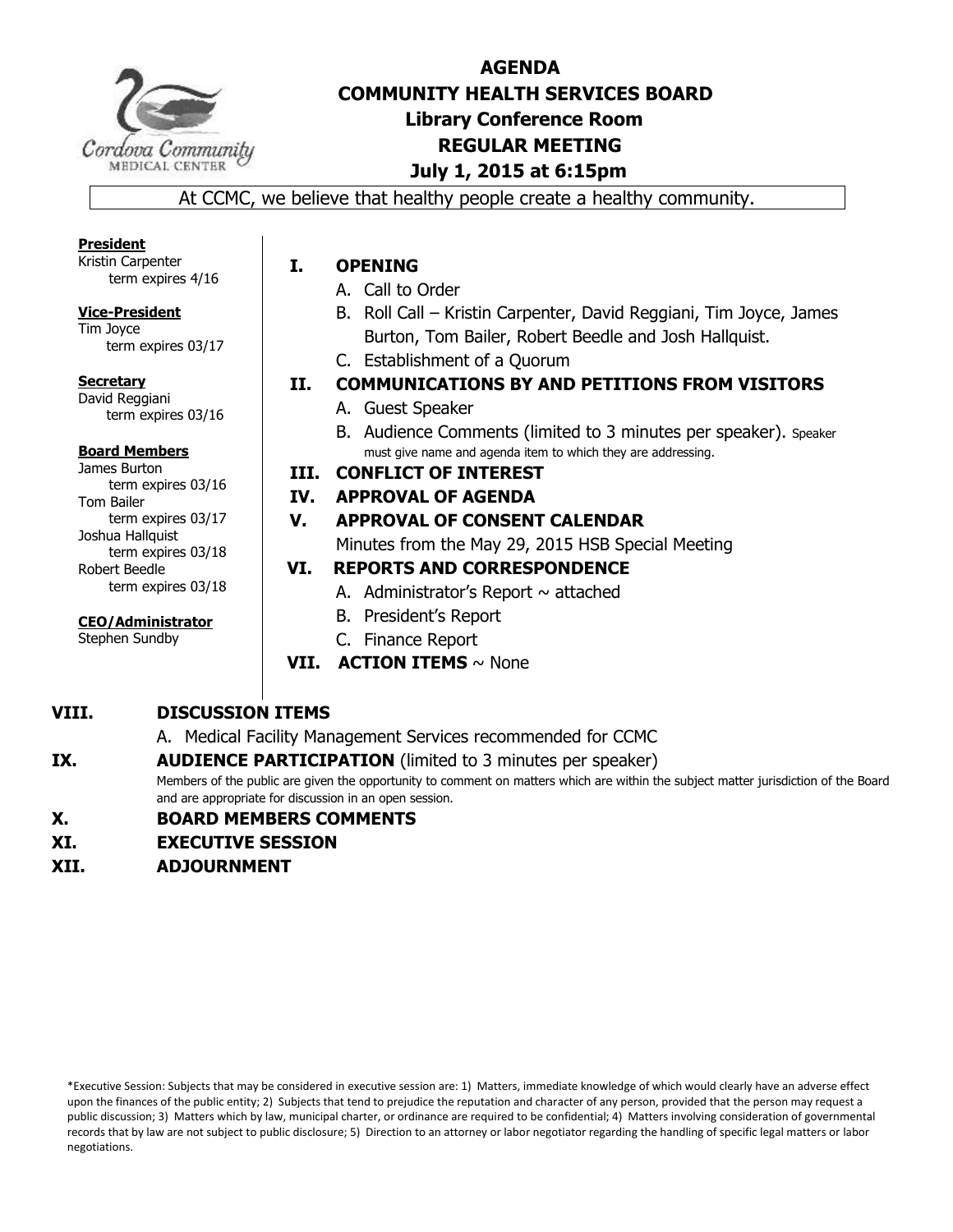# **Minutes Community Health Services Board Library Conference Room May 29, 2015 – 12:00 PM Special Meeting**

#### **I. CALL TO ORDER AND ROLL CALL –**

**Kristin Carpenter** called the HSB special meeting to order at 12:00 pm. Board members present: **Kristin Carpenter, Tom Bailer, Josh Hallquist and Robert Beedle (telephonically).** 

A quorum was established. CCMC staff present: Stephen Sundby, CEO; and Kim Wilson, HR Coordinator

#### **II. COMMUNICATIONS BY AND PETITIONS FROM VISITORS**

- **Guest Speakers ~ None**
- **Audience Comments ~ None**
- **III.** CONFLICT OF INTEREST ~ None

## **I V. APPROVAL OF AGENDA M/ Bailer S/ Hallquist** "move to approve the agenda." **Upon voice vote, Motion passed 4-0**

**V. APPROVAL OF CONSENT CALENDAR ~ None**

## **VI. REPORTS AND CORRESPONDENCE Administrator's Report ~ None President's Report ~ None Finance Report ~ None**

#### **VII. ACTION ITEMS**

**A. Recredentialing and Privileging of Yvonne Gambini, FNP M/ Bailer S/ Hallquist** "move to approve."  **Upon voice vote, Motion passed 4-0** 

 **Carpenter** asked about Yvonne Gambini's current status. **Stephen Sundby** replied that Yvonne had been coming here for several years, then for a while she didn't want to come back to work at CCMC. But things have changed and now she is back, she is someone that we have interviewed for a permanent position.

### **VIII.** DI SCUSSI ON ITEMS ~ None

#### **I X. AUDI ENCE PARTI CI PATI ON ~ None**

# **X. BOARD MEMBERS COMMENTS**

 **Carpenter ~** No comment **Hallquist ~** No comment **Bailer ~** No comment **Beedle ~** No comment

## **XI . Executive Session ~ None**

### **XI I . ADJOURNMENT** –

**M/ Bailer S/ Hallquist** "I Move to adjourn the meeting." **Carpenter** declared the meeting adjourned at 12:04pm.